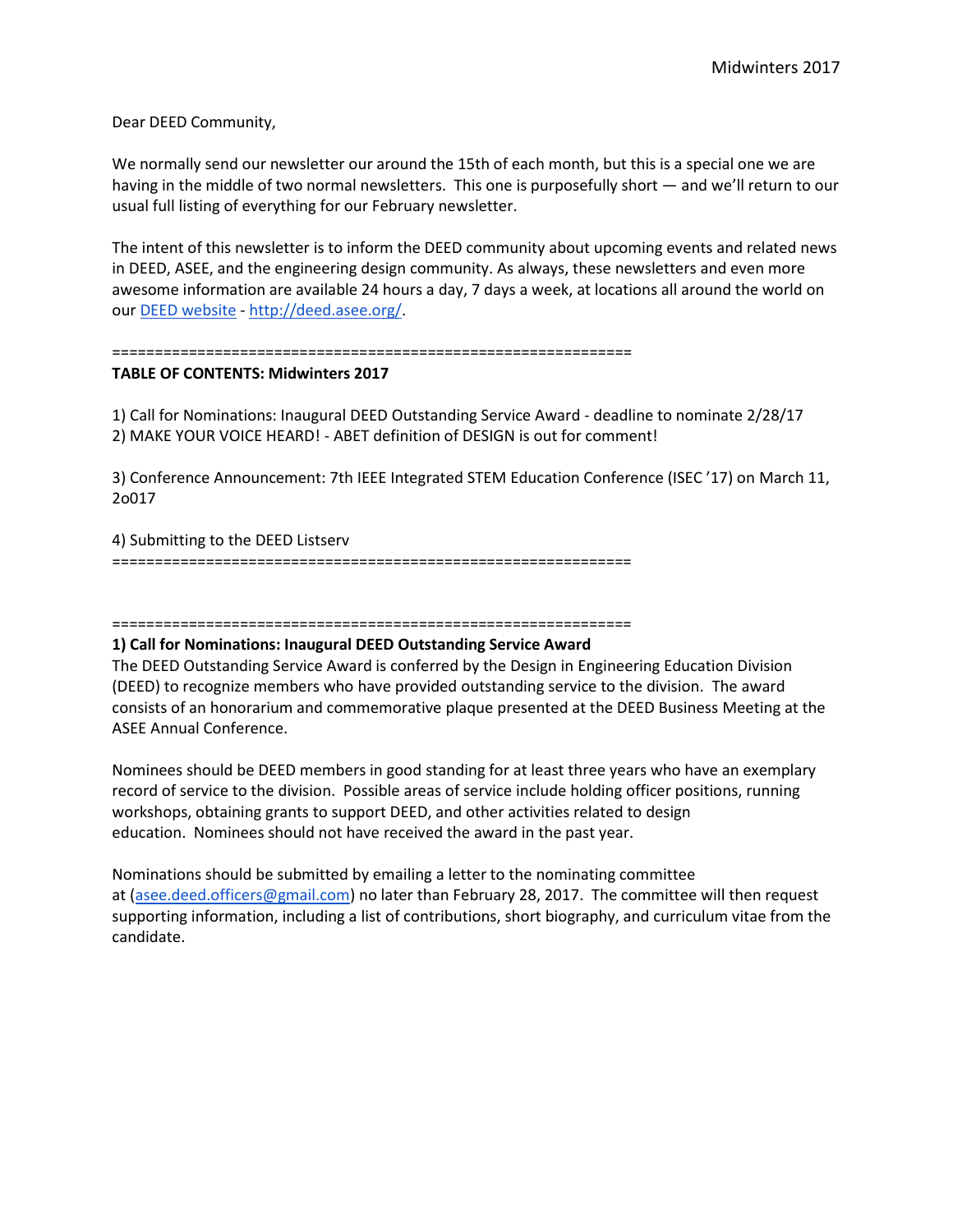=============================================================

## **2) MAKE YOUR VOICE HEARD! - ABET definition of DESIGN is out for comment!**

Read about the [latest proposed changes, including a new way of defining design.](http://www.abet.org/blog/news/proposed-eac-criteria-changes-released-for-public-review-and-comment/)

# Proposed definition:

*Engineering Design – Engineering design is the process of devising a system, component, or process to meet desired needs and specifications within constraints. It is an iterative, creative, decision-making process in which the basic sciences, mathematics, and engineering sciences are applied to convert resources into solutions. The process involves identifying opportunities, performing analysis and synthesis, generating multiple solutions, evaluating those solutions against requirements, considering risks, and making trade-offs to identify a high quality solution under the given circumstances. For illustrative purposes only, examples of possible constraints include accessibility, aesthetics, constructability, cost, ergonomics, functionality, interoperability, legal considerations, maintainability, manufacturability, policy, regulations, schedule, sustainability, or usability.*

[The place to give feedback directly to ABET is here.](https://www.surveymonkey.com/r/FN6GW2D)

=============================================================

**3) Conference Announcement: [7th IEEE Integrated STEM Education Conference \(ISEC '17\)](http://ewh.ieee.org/conf/stem) on March 11, 2017**

Saturday, March 11, 2017, Friend Center at Princeton University Princeton, NJ [ewh.ieee.org/conf/stem](http://ewh.ieee.org/conf/stem)

# *Conference Highlights*

- Our keynote speaker is Kimberly Ennico Smith, PhD, a Research Astrophysicist with NASA. Her topic is "The Curiosity Effect."
- The popular Unconference "all hands" Town Hall session where YOU drive the content is back for its third year!
- There will also be exhibits and industry workshops, led by MathWorks and UBTech Education (STEAM Robotics), for you to enjoy in addition to 70+ paper and poster presentations.

Please follow us on Twitter (@IEEE\_ISEC), like us on Facebook (search for ISEC), email us at [ieee.isec@gmail.com,](mailto:ieee.isec@gmail.com) and visit us at our conference web site.

We look forward to "connecting the dots" with you at ISEC '17!